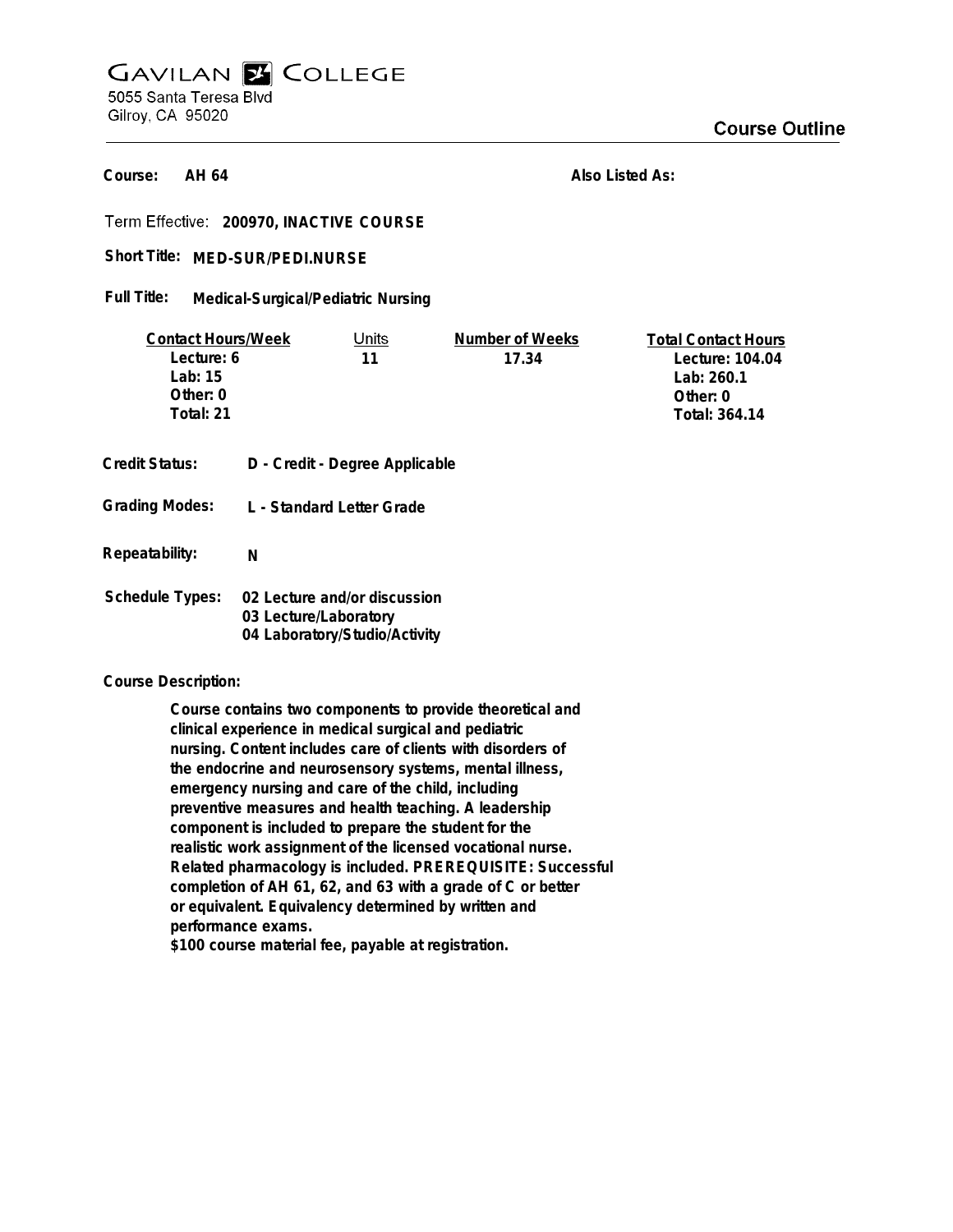**ARTICULATION and CERTIFICATE INFORMATION Associate Degree: CSU GE: IGETC: CSU TRANSFER: Transferable CSU, effective 200470 UC TRANSFER: Not Transferable**

**PREREQUISITES:**

**Completion of AH 61, as UG, with a grade of C or better. AND Completion of AH 62, as UG, with a grade of C or better. AND Completion of AH 63, as UG, with a grade of C or better.**

**COREQUISITES:**

**STUDENT LEARNING OUTCOMES:**

**1. Students will analyze pre-written patient plans of care and will individualize the plan to a specific patient.**

**ILO: 2,1,3,4,67**

**Measure: Written careplans**

**Clinical evaluations**

**2. Students will use principles of college-level mathematical concepts to correctly calculate medication dosages and intravenous solution flow rates.**

**ILO: 2,3**

**Measure: Clinical evaluations**

**Clinical calculation exams (required to pass the course)**

**3. Students will interact effectively with people of all ages, many cultures and ethnicities demonstrating awareness of the students' own values and opinions, as well as awareness and respect of the opinions and values of others.**

**ILO: 4,6**

**Measure: Clinical evaluations**

**Classroom participation in discussions regarding ethical dilemmas of patient care process recordings**

**4. Students will use therapeutic nursing interventions which reflect the standard of nursing practice. This will be exhibited by the student's ability to use psychomotor and psychosocial interventions which promote health; and prevent, minimize, or resolve problems as identified by the nurse and patient. Therapeutic interventions are independent actions grouped in theory-based research and experiences. ILO: 2,1,3,4,6**

**Measure: Clinical evaluations mid and end of semester Written and/or actual care plans each week**

**California exam for certification or NCLEX Nursing Licensure Exam 5. Student will reflect creative and critical thinking skills.**

**Creative and critical thinking is characterized by openness of inquiry, ability to ask pertinent questions, production of new ideas, flexible problem solving, examination of underlying assumptions, and an ability to present diverse perspectives.**

**ILO: 2,1,3,4,6**

**Measure: Written course work Classroom presentations Case studies**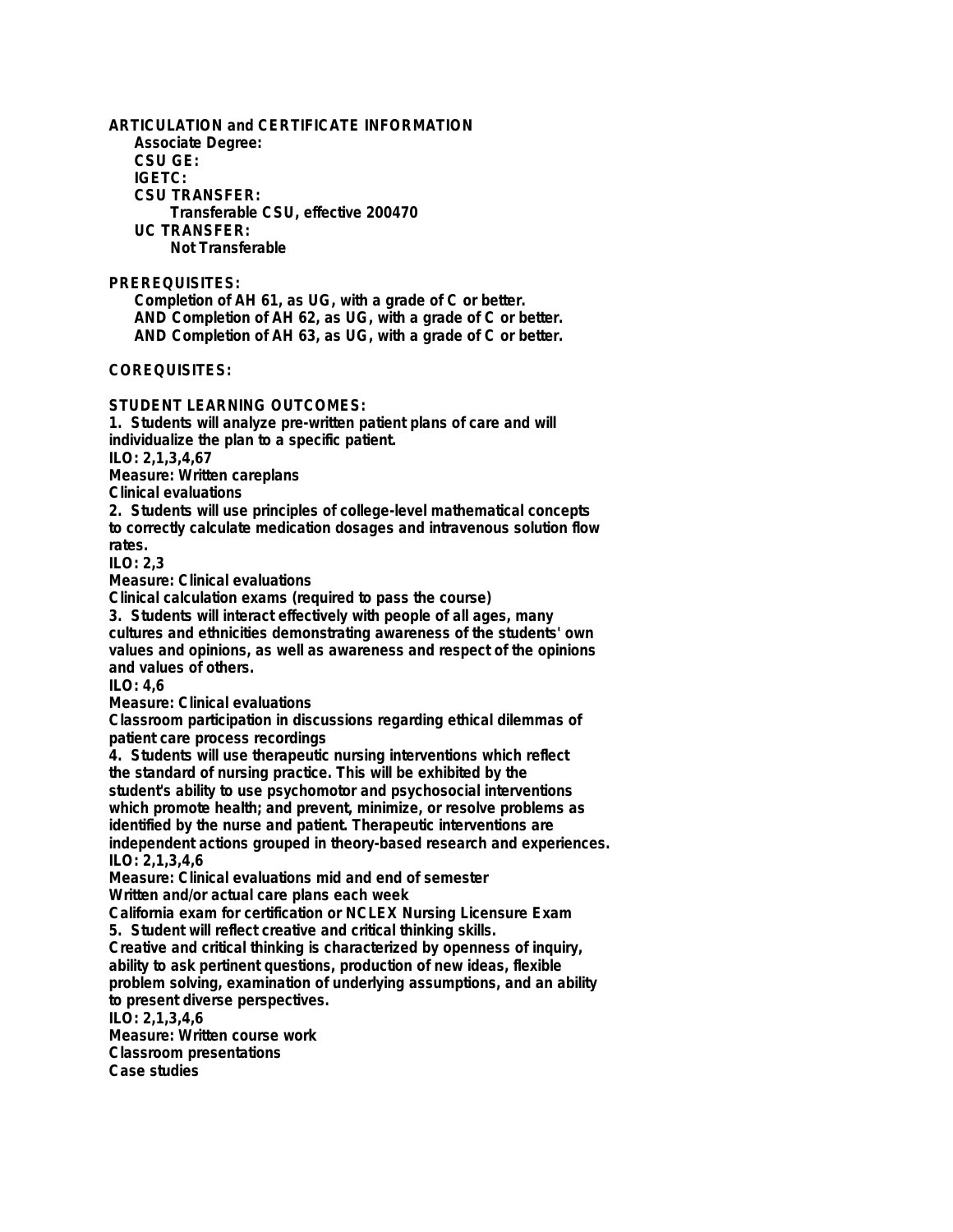**Exams 6. Students will communicate clearly, verbally and in writing using appropriate grammar, vocabulary and word usage with patients, peers, facility staff and instructors representing diverse populations and viewpoints. ILO: 1,2,3,4,6 Measure: Written course work Clinical evaluations Essay questions on quizzes, exams Interactive classroom assignments using computer software 7. Students will demonstrate appropriate active listening skills using techniques of therapeutic communication to verify that communication has been accurately interpreted. Students will use language interpreters at appropriate times in the clinical settings. ILO: 1,2,3,4,6 Measure: Classroom presentations Role play with instructor evaluation Clinical evaluations 8. Students will critically analyze data from textbooks, patient charts including electronic charts, dictionaries, reference books, and the internet. Apply theoretical concepts and facts to real life situations, with computer simulated patient situations and exams. ILO: 2,3,4,5,6,1 Measure: Written course work Clinical evaluations Exams 9. Students will utilize nursing process to prioritize and organize nursing care and to problem solve. Nursing process includes: a. Assessment of objective and subjective patient data b. Analysis of data using the information to develop patient outcomes in planning patient care c. Identify and implement appropriate nursing interventions to meet expected outcomes d. Revise the plan of care as needed based on the information from the evaluation ILO: 2,1,3,4,6 Measure: Written care plans Active care plans in the clinical setting Clinical evaluations Case studies using actual patients TOPICS AND SCOPE: Inactive Date: 05/11/2009 Inactive Term: Fall 2009 Please course content in master course outline located in the Curriculum Specialist's office. ASSIGNMENTS:**

**Each week the student will read appropriate chapters of the text and workbook and complete assigned exercises.**

**METHODS OF INSTRUCTION: Lecture, lab, skills demonstration, return demonstration. METHODS OF EVALUATION: The types of writing assignments required: Written homework**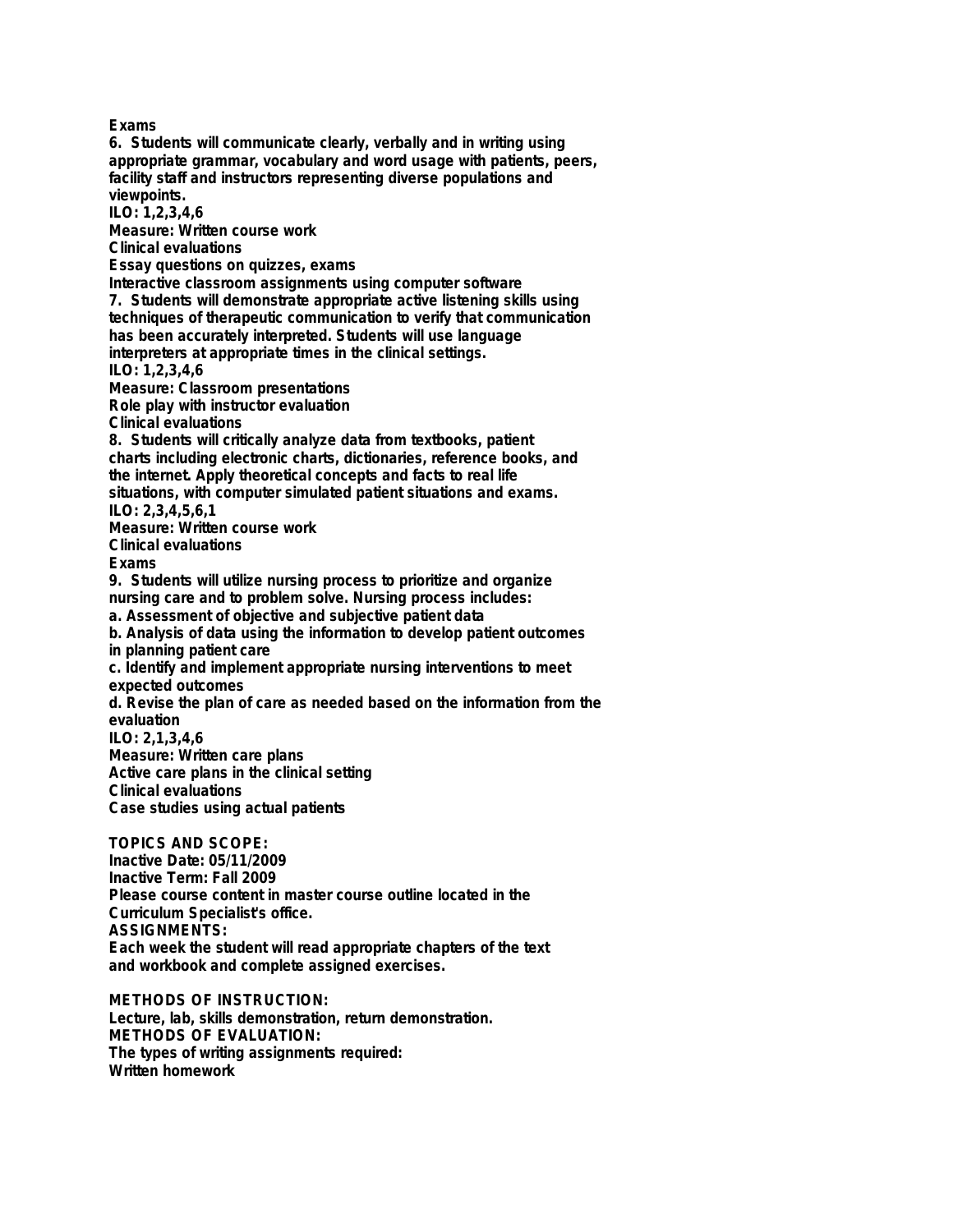**Reading reports Lab reports Essay exams Term papers Other: Classroom presentations, internet assignments The problem-solving assignments required: Homework problems Quizzes Exams Other: Minimum 85% competency level pass/fail only The types of skill demonstrations required: Class performance Performance exams Other: Case studies, computer programs The types of objective examinations used in the course: Multiple choice True/false Matching items Completion Other: Calculations Other category: None The basis for assigning students grades in the course: Writing assignments: Problem-solving demonstrations: 5% - 10% Skill demonstrations: 20% - 80% Objective examinations: 30% - 90% Other methods of evaluation: 0% - 0%**

## **REPRESENTATIVE TEXTBOOKS:**

**MCN = ^uMaternal-Child Nursing^s, McKinney, et al. Saunders, 2004. On-line = www.harcourthealth.com/Simon/McKinney/mat-ch/student\_station.html NCA = ^uNursing Care of Adults^s, Linton, Matteson, Maebuis. Saunders, 2nd Edition, 2000. Pharm = ^uPharmacology^s, Lilley/Aucker. Mosby, 3rd Edition, 2003. BVN = ^uBoard of Vocational Nursing Practice Act^s Math = ^uDimensional Analysis for Meds^s, Curren & Mundy, Thomson/Delmar, 2nd Edition, 2001. Reading level of text: 17th Grade level. Verified by: K. Bedell Other Materials Required to be Purchased by the Student: Malpractice insurance, uniforms, licensure fees.**

**SUPPLEMENTAL DATA: Basic Skills: N Classification: A Noncredit Category: Y Cooperative Education: Program Status: 1 Program Applicable Special Class Status: N CAN: CAN Sequence: CSU Crosswalk Course Department: AH CSU Crosswalk Course Number: 64 Prior to College Level: Y**